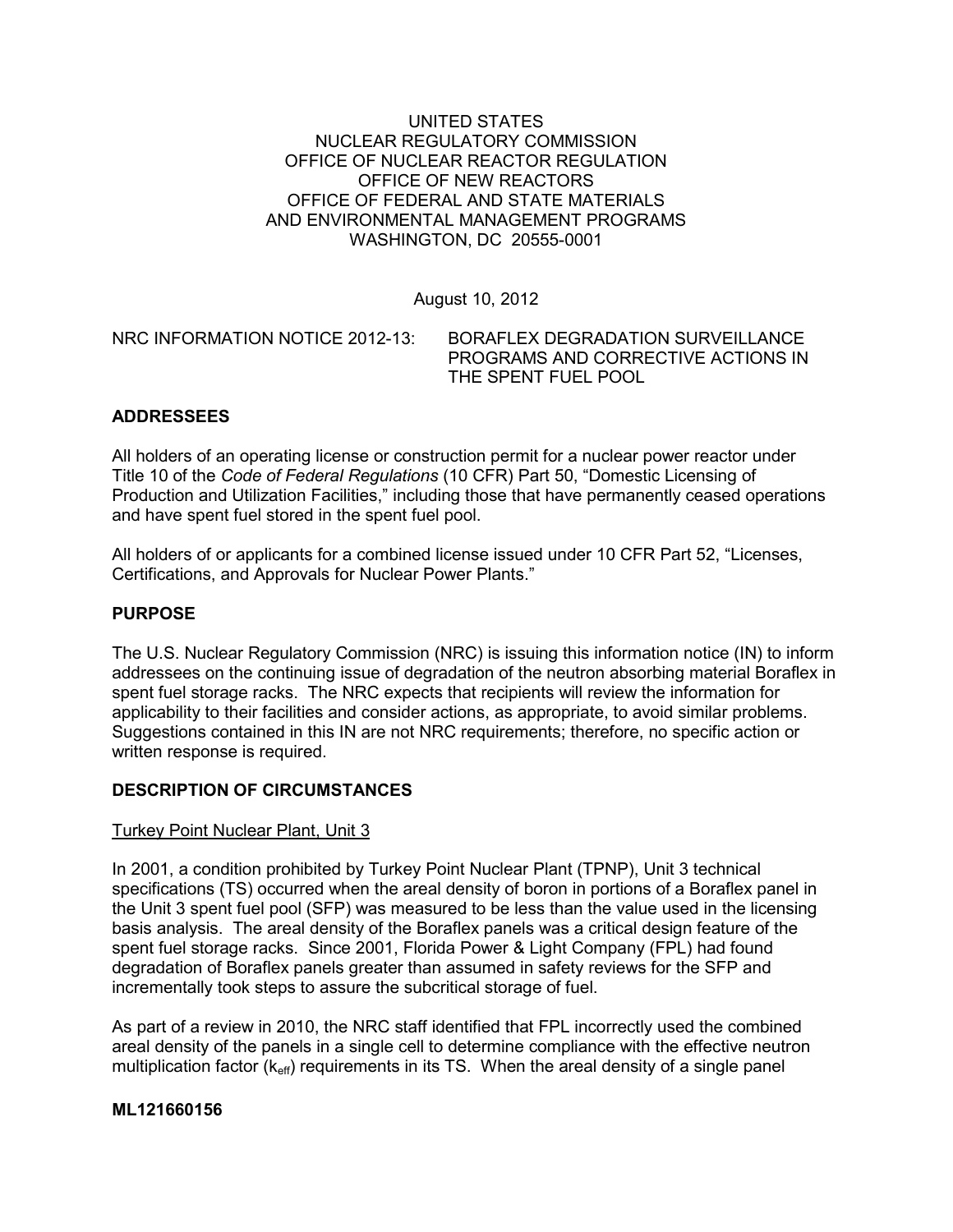degraded below the value assumed in the licensing basis analysis described in the updated final safety analysis report, the licensee was not in compliance with its TS.

In addition, it was identified that the licensee failed to implement effective corrective actions as required by 10 CFR Part 50, Appendix B, Criterion XVI, "Corrective Action." Despite SFP management controls which prohibited the placement of fuel assemblies into SFP cells with greater than 50 percent Boraflex degradation, two cells were found to have stored fuel assemblies in them. Although the licensee had a neutron absorber monitoring program, the program was ineffective at identifying and mitigating degradation of the Boraflex panels in the SFP. This unidentified and unmitigated degradation posed a potential safety concern because it reduced the margin to criticality.

The licensee implemented compensatory measures to provide reasonable assurance that the SFP remained subcritical until the licensee could implement an approved license amendment to eliminate the reliance on Boraflex as a neutron absorber. The NRC issued a confirmatory action letter (CAL), dated February 19, 2010, containing the licensee's compensatory measures. In a follow-up inspection report, the NRC staff confirmed that the licensee had implemented the CAL commitments to address the degraded neutron absorbers in the spent fuel storage racks. The NRC staff subsequently concluded that the licensee had reestablished compliance with the license requirements for the spent fuel storage racks.

Additional information is available in the following documents:

- (1) Licensee Event Report 05000250/2010-001-02, "Spent Fuel Storage Design Feature Assumption are Exceeded," dated June 7, 2011, (Agencywide Documents Access and Management System (ADAMS) Accession No. ML11174A040).
- (2) "Turkey Point Nuclear Plant NRC Integrated Inspection Report 05000250/2010008," dated March 11, 2010 (ADAMS Accession No. ML100700661).
- (3) "Turkey Point Nuclear Plant Unit 3 NRC Inspection procedures 95001 Supplemental and 92702 Follow up – Inspection Report 05000250/2010-010," dated January 6, 2011 (ADAMS Accession No. ML110060770).
- (4) "License Amendment Request Spent Fuel Pool Boraflex Remedy," dated January 27, 2006 (ADAMS Accession No. ML060900250).

#### Peach Bottom Atomic Power Station, Unit 2

In 2010, Peach Bottom Atomic Power Station (PBAPS) performed an operability determination (OD) that concluded that sufficient margin to criticality in its SFP would be maintained until 2014. However, the NRC's review of the OD concluded that the licensee had not accurately projected the rate of Boraflex degradation and had used several nonconservative assumptions in the analysis. The licensee performed a reanalysis and determined that several Boraflex panels had degraded below the TS requirements as early as the fourth quarter of 2008. As a result, contrary to 10 CFR Part 50, Appendix B, Criterion XVI, "Corrective Actions," the licensee had not implemented corrective actions to prevent the Boraflex panels from degrading below the TS requirements. Although the licensee had a neutron absorber monitoring program, the program did not adequately monitor and manage degradation of the Boraflex panels in the SFP to ensure sufficient margin to criticality was maintained. This unidentified and unmitigated degradation posed a potential safety concern because it reduced the margin to criticality.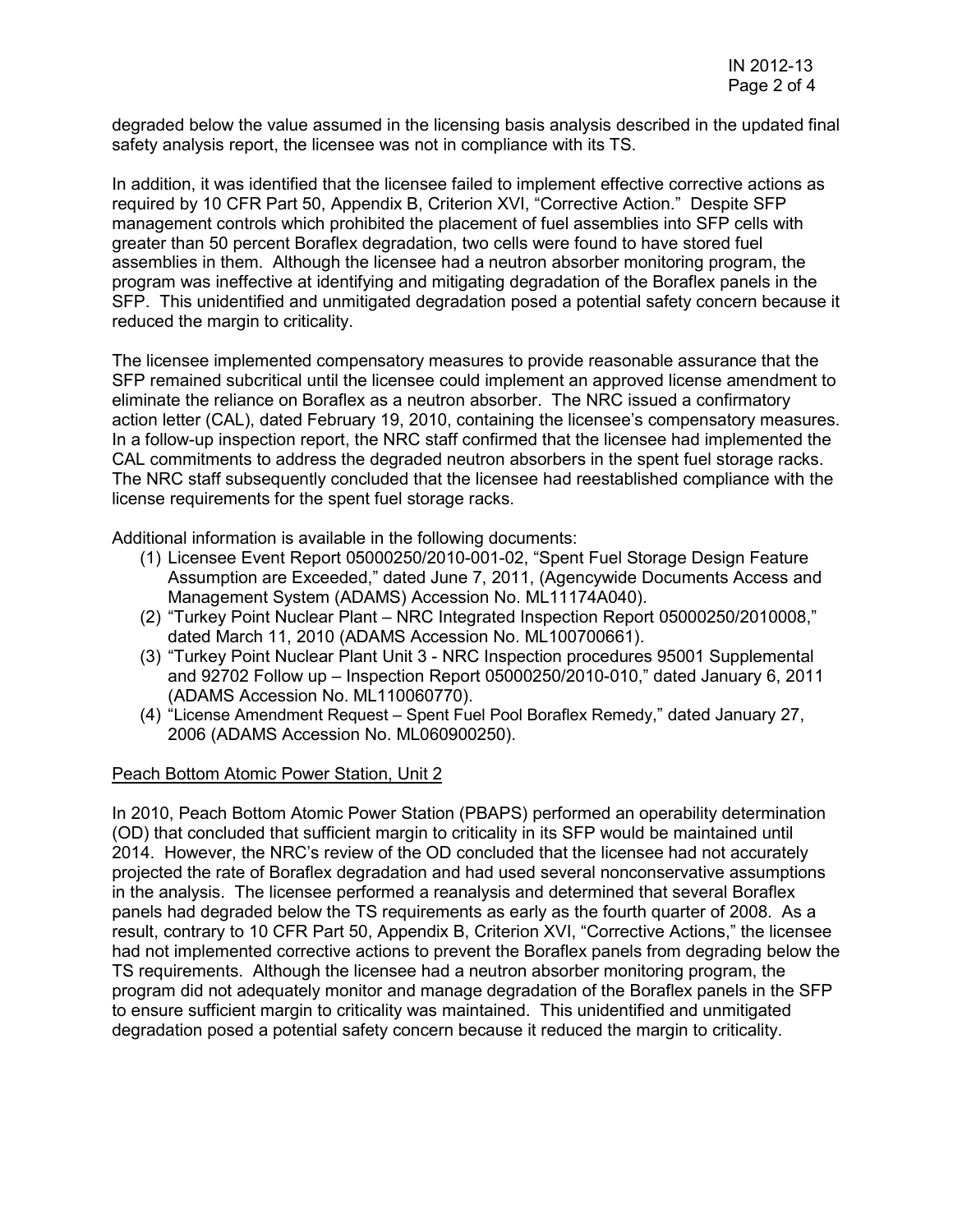In June 2011, the licensee relocated 201 fuel assemblies from the storage cells with the highest Boraflex degradation. Additionally, the licensee put administrative controls in place to restrict the usage of rack locations containing degraded Boraflex.

Additional information is available in the following documents:

- (1) Licensee Event Report 05000277/2011-002-00, "Condition Prohibited by Technical Specifications due to Degraded Spent Fuel Pool Racks Boraflex® Panels" dated July 29, 2011 (ADAMS Accession No. ML11213A262).
- (2) "License Amendment Request Use of Neutron Absorbing Inserts in Units 2 and 3 Spent Fuel Pool Storage Racks," dated November 3, 2011 (ADAMS under Accession No. ML113081441).

### **BACKGROUND**

Generic Letter 96-04, "Boraflex Degradation in Spent Fuel Pool Storage Racks," highlights industry operational experience with the degradation of Boraflex that had been previously addressed by the NRC IN 87-43, "Gaps in Neutron-Absorbing Material in High-Density Spent Fuel Storage Racks," September 8, 1987; IN 93-70, "Degradation of Boraflex Neutron Absorber Coupons," September 10, 1993; and IN 95-38, "Degradation of Boraflex Neutron Absorber in Spent Fuel Storage Racks," September 8, 1995. Additionally, Generic Letter 96-04 requested each licensee crediting Boraflex to provide the NRC with its plan to manage the degradation.

Since the issuance of Generic Letter 96-04, there has been additional operating experience with neutron absorbing materials (other than Boraflex) degrading while in the spent fuel storage racks. IN 09-26, "Degradation of Neutron-Absorbing Materials in the Spent Fuel Pool," October 28, 2009, addresses the degradation of the materials Boral and Carborundum. IN 09-26 emphasizes that to prevent noncompliance with SFP criticality requirements, it is important to know the condition of the neutron absorbing material in the SFP and monitor the SFP for any indications that the material may be degrading.

#### **DISCUSSION**

Fuel stored in the spent fuel storage racks must be maintained subcritical in accordance with the requirements in 10 CFR 50.68(b)(4). This IN is to inform licensees about the importance of effective surveillance programs and corrective actions when dealing with Boraflex degradation in the SFP. The occurences at TPNP and PBAPS are recent examples where the surveillance programs and corrective actions were not effective in dealing with Boraflex degradation.

The recent operating experience with neutron absorber degradation, like that of Boraflex, demonstrates the need for effective material surveillance programs. These instances highlight that ineffectual monitoring and corrective actions can lead to unidentified and unmitigated degradation that may challenge the subcritical margin for the SFP. An effective surveillance and monitoring program for neutron absorber materials degradation is essential to manage the degradation before it results in a potential safety concern.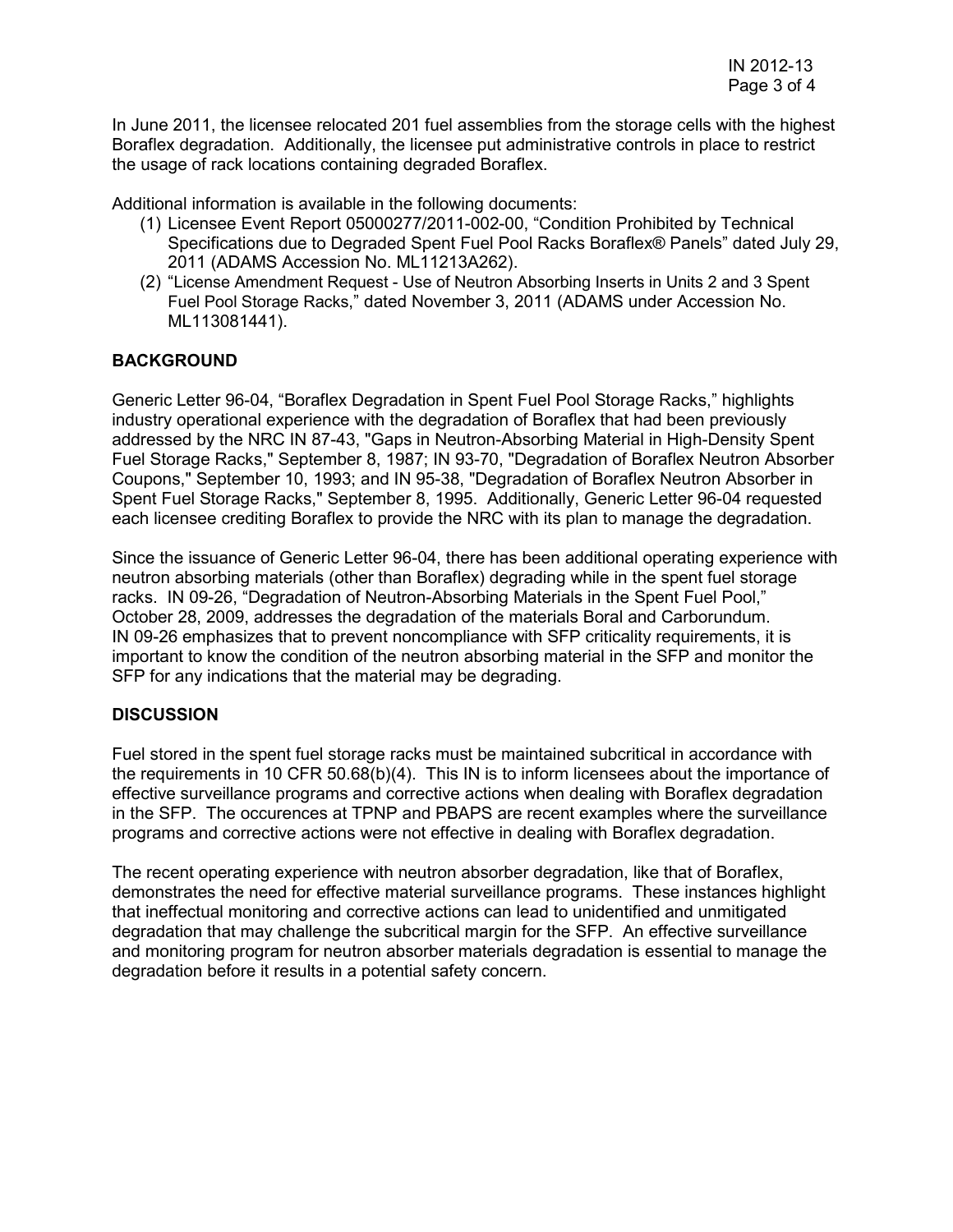# **CONTACT**

This IN requires no specific action or written response. Please direct any questions about this matter to the technical contacts listed below or the appropriate NRC project manager.

#### */RA/ /RA/*

Timothy J. McGinty, Director Larry W. Camper, Director Division of Policy and Rulemaking Division of Waste Management Office of Nuclear Reactor Regulation and Environmental Protection

 Office of Federal and State Materials and Environmental Management Programs

### */RA by JLuehman for/*

Laura A. Dudes, Director Division of Construction Inspection and Operational Programs Office of New Reactors

| Technical Contacts: Christopher Hunt, NRR                      | Matthew G. Yoder, NRR |  |
|----------------------------------------------------------------|-----------------------|--|
| 301-415-1652                                                   | 301-415-4017          |  |
| E-mail: christopher.hunt@nrc.gov E-mail: matthew.yoder@nrc.gov |                       |  |

Note: NRC generic communications may be found on the NRC public Web site, http://www.nrc.gov, under NRC Library.